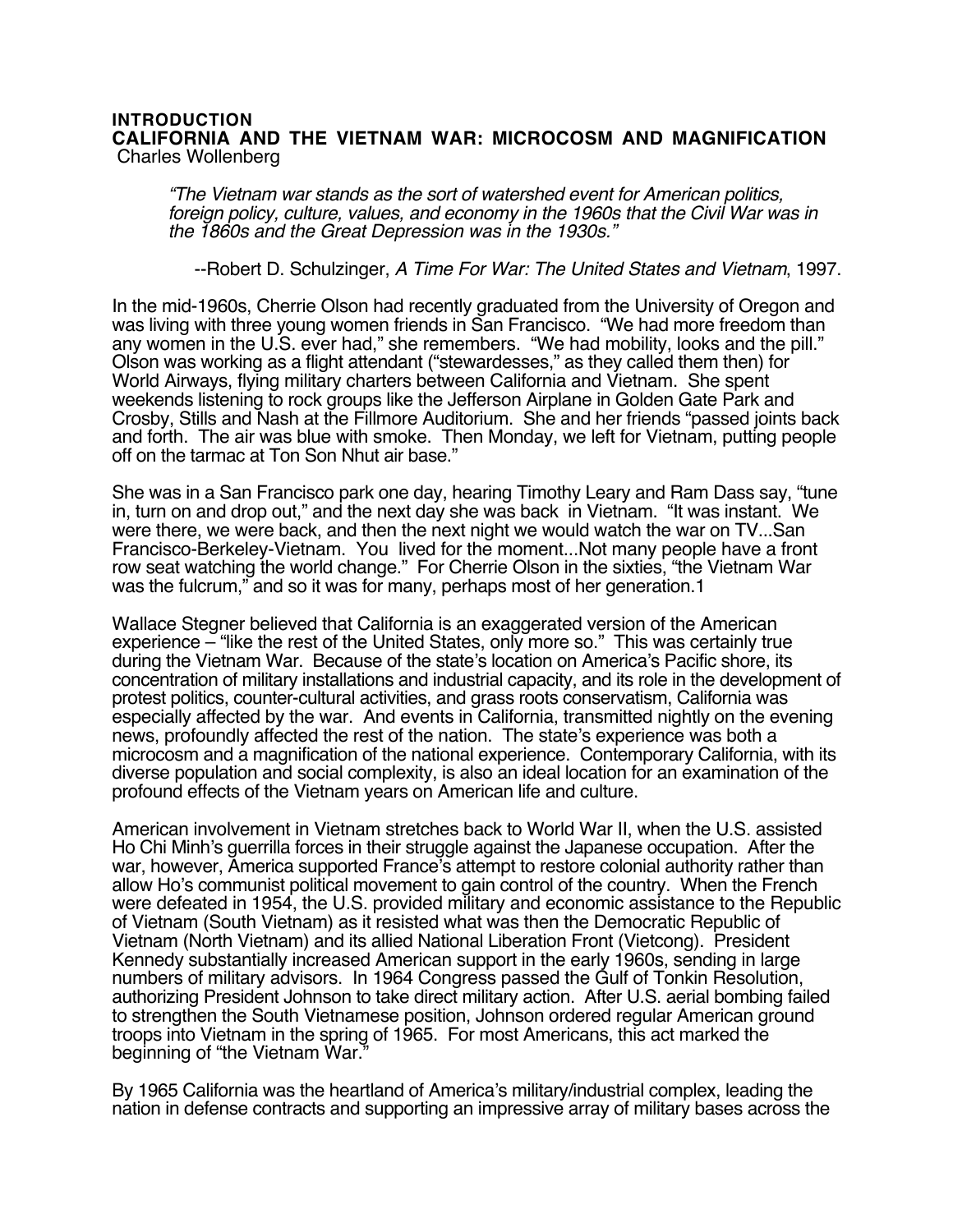state. During World War II, southern California's aircraft industry expanded dramatically, and in the 1950s, buoyed by Cold War defense spending, it evolved into a modern aerospace-manufacturing complex. The industry expanded beyond its southern California base, building new facilities in places like Santa Clara County, where it served as an important foundation for what was to become Silicon Valley. The state's heavy economic dependence on defense spending was supported by a strong public commitment to military readiness, patriotism, and anti-communist politics. After 1965 this easily translated into popular support for military involvement in Vietnam. California's most successful politicians during the Vietnam era, Richard Nixon and Ronald Reagan, cut their political eyeteeth on the passionate anti-communism of the post-World War II era.

Anti-communist politics were also an important part of a new grass-roots conservative movement that emerged in California, particularly Orange County, in the post-war years. By the early sixties, thousands of middle-class men and women were gathering in suburban living rooms and kitchens, planning to overturn the dominant liberalism of Governor Pat Brown and Presidents Kennedy and Johnson. The new conservatives were passionately committed to an agenda that included a drastic reduction of government influence in economic and personal matters, an end to "social engineering," and a return to traditional American values. Some activists joined the John Birch Society and the Christian Anti-Communist Crusade. In 1964 California conservatives strongly supported Barry Goldwater's presidential campaign and the effort to pass Proposition 14, which overturned the state's fair housing law.

Another legacy of World War II was an important collection of military bases that played major roles in the Vietnam conflict. Many of the soldiers serving in Vietnam received their basic training at Fort Ord near Monterey. Marines were trained at Camp Pendleton in southern California, naval personnel at the Navy's large installation in San Diego. Much of the air power used in Vietnam came from the Alameda Naval Air Station on San Francisco Bay and Castle and Beale Air Force bases in the Central Valley. Military supplies and ordinance flowed from the Oakland Naval Supply Center and the Concord Naval Weapons Depot. Many of the ground troops bound for Vietnam shipped out of Travis Air Field in Fairfield or the Oakland Army Base. And most personnel returned to these facilities when their tours of duty ended. For many service men and women from all over the U.S., California was the last mainland stop on the way to Vietnam and the first mainland point of entry on the way home.

At the same time, California was a center of anti-war and counter-cultural activity. This was particularly true for the San Francisco Bay Area, which had a tradition of social activism that preceded the Vietnam War by many decades. In 1960 students from University of California's Berkeley campus protested against a meeting of the House Committee on Un-American Activities (HUAC) held at San Francisco City Hall. Also in the early sixties, young activists demonstrated against the discriminatory hiring practices of prominent San Francisco businesses, and local Women For Peace chapters campaigned vocally against nuclear weapons. In 1964 the Free Speech Movement exploded on the Berkeley campus. Although the protest initially concentrated on local university issues, by early 1965 Berkeley demonstrators had begun to articulate the broad critique of American society that came to be associated with the student-based New Left. The Berkeley uprising proved to be the first of a series of upheavals affecting campuses all over the U.S. during the late sixties. Opposition to the war was at or near the heart of most of these student movements.

One of the first large-scale protests against the war anywhere in the United States was the Vietnam Day demonstration on the Berkeley campus in May of 1965. For the next five years, periodic anti-war actions occurred in Berkeley, culminating in 1970 in large and often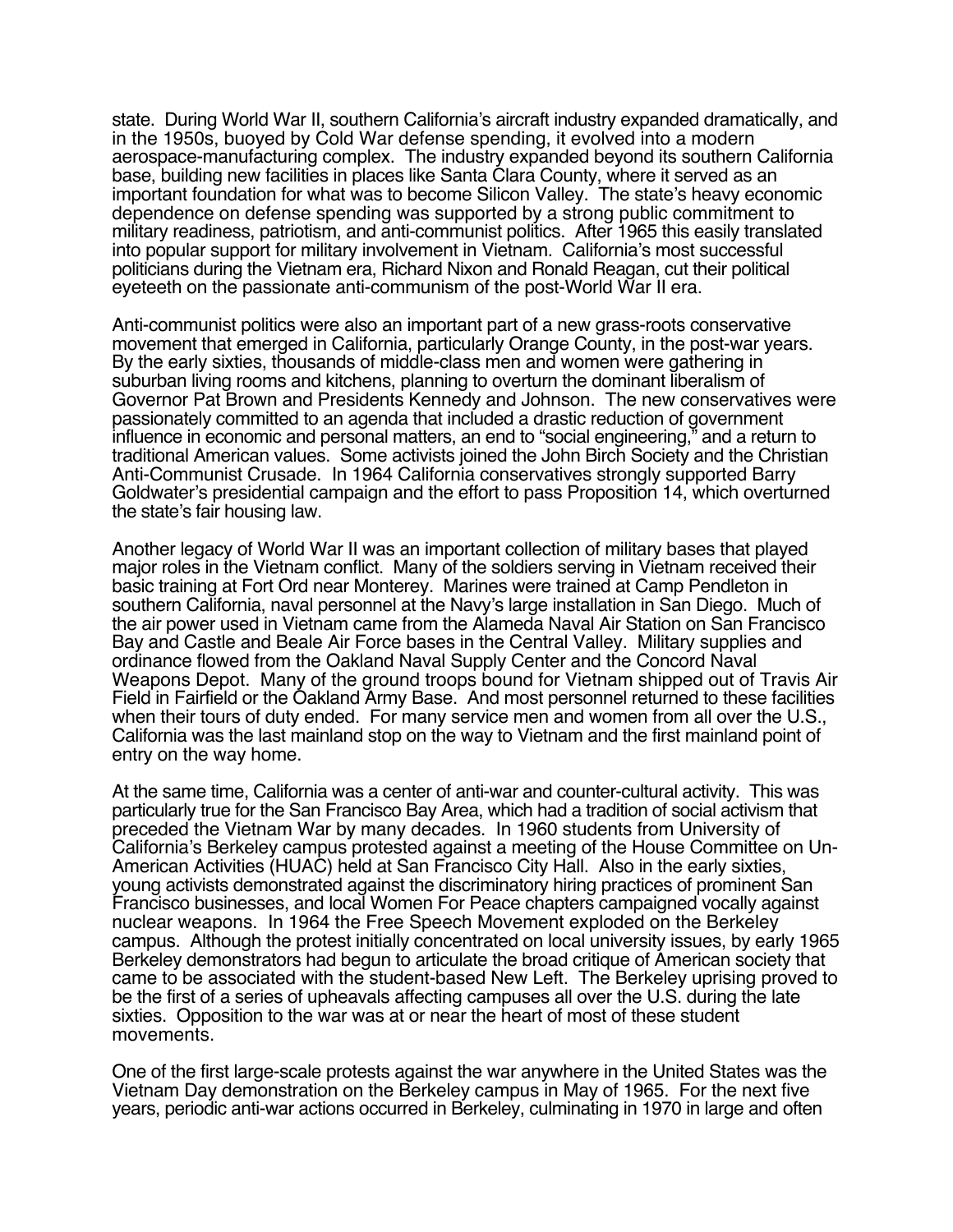violent protests against the invasion of Cambodia and the deaths of student demonstrators at Kent State and Jackson State universities. Many other California campuses also experienced large demonstrations during the period, including the University of California Santa Barbara, San Francisco State, Stanford, and University of California Los Angeles. Off-campus protests were common as well. In 1965 East Bay activists attempted to disrupt operations at the Oakland Induction Center and block troop trains by staging sit-ins on the Santa Fe railroad tracks. Anti-war marches clogged California city streets and filled public parks. One of the largest off-campus anti-war demonstrations was the Chicano Moratorium held in Los Angeles in 1970.

The Chicano Moratorium is an example of the interaction between anti-war activity and the evolving ethnic consciousness of the sixties. In the summer of 1965, just a few months after President Johnson sent the first combat troops to Vietnam, the Watts riots swept through south central Los Angeles. It was the first in a series of great race and ethnic uprisings in American cities during the last half of the 1960s and an indication that the focus of the black protest movement was shifting from the rural south to the urban north and west. It also indicated a shift away from the movement's former commitment to non-violence. Finally Watts helped launch an era when assertions of ethnic identity and power became more important to many black leaders than integration into the American mainstream. In 1966 the Black Panther Party was organized in Oakland and the East Bay. Panther leaders spoke out against the war and proclaimed solidarity with "revolutionary movements" around the world. During the early years of the war the Panthers were among the first black leaders to claim that African Americans were serving in disproportionately high number as combat troops and sustaining casualties in Vietnam.

Nineteen sixty-five was also the year of the Delano Strike in the San Joaquin Valley. The strike made César Chávez a national figure and became a rallying point for the new Chicano political movement that came of age in the sixties. Chávez's pacifism and the growing anti-war activism of young Chicano leaders were at odds with traditional Mexican American attitudes toward military service. Like many working class youth, young Mexican Americans accepted membership in the armed forces as a right of passage. As with blacks, Chicanos argued they were over-represented on the combat and casualty rolls. By the time of the 1970 Chicano Moratorium, however, anti-war sentiment had become an important part of barrio politics in California. Opposition to the war was also part of the new Native American movement that sparked the occupation of Alcatraz Island in 1969. The war was a particularly sensitive issue for politically active Asian American youths. One Chinese American veteran remembers being ordered to stand in front of his platoon during basic training at Fort Ord. The drill sergeant told the men, "This is a gook. This is what the enemy looks like."

 The anti-war effort also influenced the emerging women's liberation movement of the 1960s. While women activists enthusiastically participated in the mass protests, they sometimes criticized the gratuitous violence of their male colleagues. Women also resented being denied real power within the anti-war movement---too often their proscribed role was to prepare meals and take minutes. Women sometimes reacted by forming separate allfemale structures within the larger New Left coalition. By 1969 anti-war demonstrations in San Francisco and Berkeley included significant all-female contingents.

Anti-war activity was closely related to the "counter-culture" movement that blossomed in California in the late sixties. By 1965 alternative lifestyles in the Haight Ashbury were attracting national media attention and influencing people in communities from Greenwich Village to Venice, California. San Francisco bands like the Jefferson Airplane produced an "acid rock" sound that affected much of the music of the era. Southern California's vast entertainment industry communicated "sex, drugs and rock and roll" to a broad audience and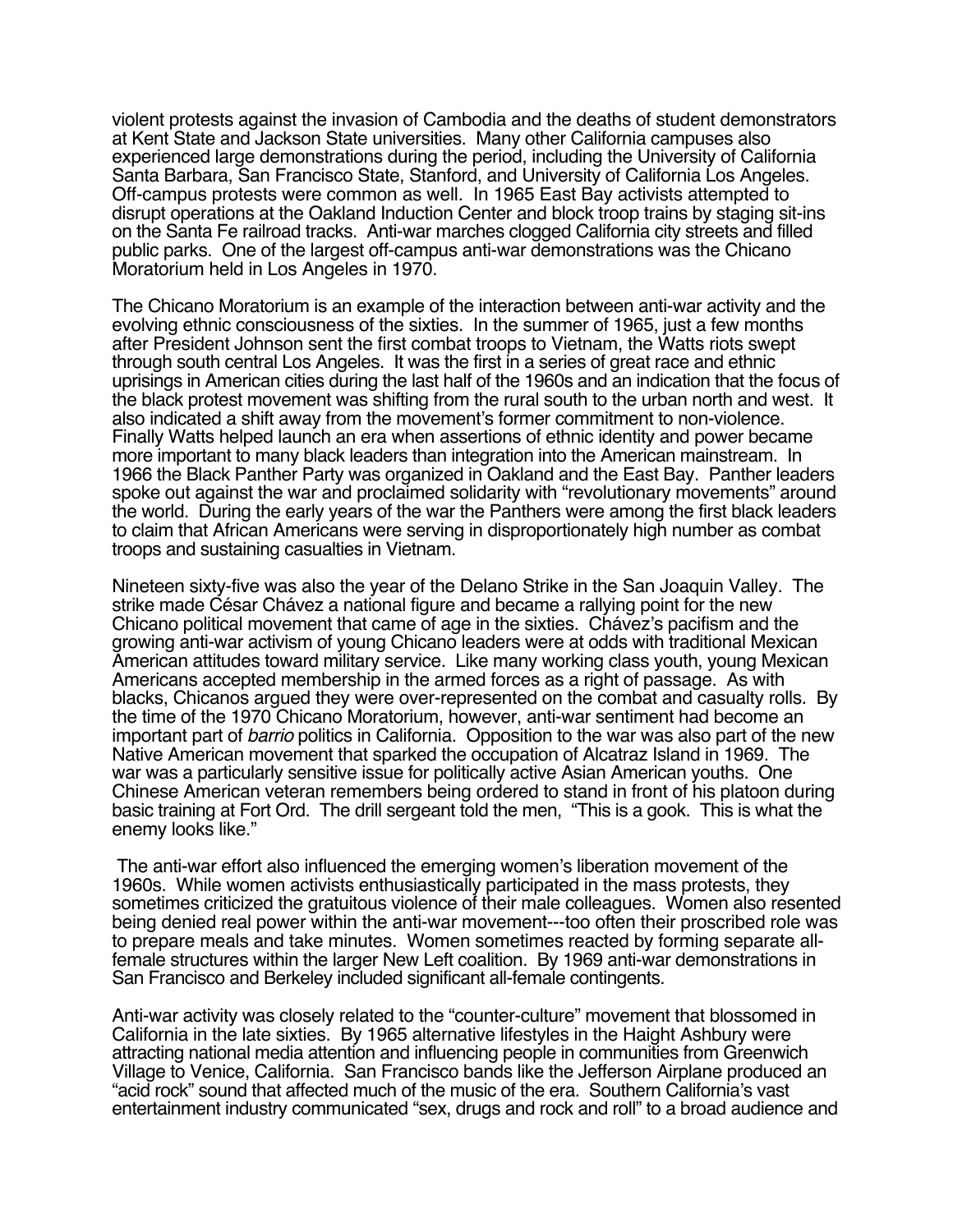helped integrate at least a crude form of the counter-culture into mainstream culture. The music of the sixties, with its often anti-establishment message and values, was a common experience shared by young troops in Vietnam and young anti-war activists at home.

The counter culture and political protests produced a powerful backlash. In 1968 native son Richard Nixon won California's electoral votes by appealing to the patriotism of what was later called America's "silent majority." Even more important was the emergence of Ronald Reagan as the new conservative movement's most effective national advocate. When he ran for governor in 1966, Reagan won the election by defending patriotism, anticommunism and the military, while condemning hippies and longhaired protesters. He promised, "to clean up the mess in Berkeley," and during his first gubernatorial term, he twice ordered national guardsmen to occupy the U.C. campus and put down mass demonstrations. As a political figure, Reagan was as much a product of California in the sixties as Ron Dellums or Mario Savio. Ultimately Reaganism, rather than New Left radicalism, turned out to be the political wave of the future for California and the nation at large.

For the first three years of the war, conservative politics helped to maintain support for the war effort, but by 1968 the broad public mood was changing. The Tet Offensive of that year was a public relations disaster for American military involvement. Although the North Vietnamese/Vietcong campaign was defeated, it signaled to the American people that the war was unlikely to end in the foreseeable future. Public opinion turned increasingly against the war, and President Johnson shocked and surprised the nation by choosing not to seek reelection. Liberal Democrats affiliated with the California Democratic Council had long since broken with the Johnson administration. Robert Kennedy, campaigning on an anti-war platform, won the state's 1968 Democratic presidential primary, only to be gunned down in Los Angeles' Ambassador Hotel by Sirhan Sirhan.

After taking office in 1969, President Richard Nixon sought a negotiated settlement while simultaneously widening the war. However, in 1971, facing an imminent reelection campaign, Nixon changed course, eventually supporting an end to the draft and adhering to a policy of "Vietnamization." Henceforth, the ground war would be fought by the South Vietnamese, with the U.S. supplying logistical and air support and continuing the heavy bombing of the north. Safely reelected but facing inquiries about Watergate, in 1973 Nixon negotiated the final cessation of American military activity and the withdrawal of remaining combat forces. Two years later, the fall of Saigon marked the end of the Republic of Vietnam and American involvement in Vietnamese affairs. The 20-year American effort to prop up a non-communist South Vietnam had come to an ignominious end.

With implementation of "Vietnamization" in 1971, the numbers of American service men and women returning to California began to greatly exceed those leaving for Vietnam. But there were few welcoming parades for the returning troops. Then and now, the country has remained decidedly ambivalent about the war, and veterans have borne a disproportionately heavy share of the nation's burden of frustration and doubt. A small but important minority of veterans has found the burden too heavy to bear and suffer deep psychological and spiritual wounds that have festered rather than healed during the past quarter century. In California, some Vietnam veterans began what became a national movement, protesting against policies of both the federal government and traditional veterans organizations. The protests led to recognition of health problems associated with Agent Orange and Post Traumatic Stress Syndrome. Some of the former anti-war activists have also had difficulty coming back to the American mainstream. This is especially true for those who served prison terms or went into temporary exile abroad. Both veterans and former activists often share a common skepticism of authority and distrust of government. Vietnam produced a "credibility gap" that has never been completely repaired.